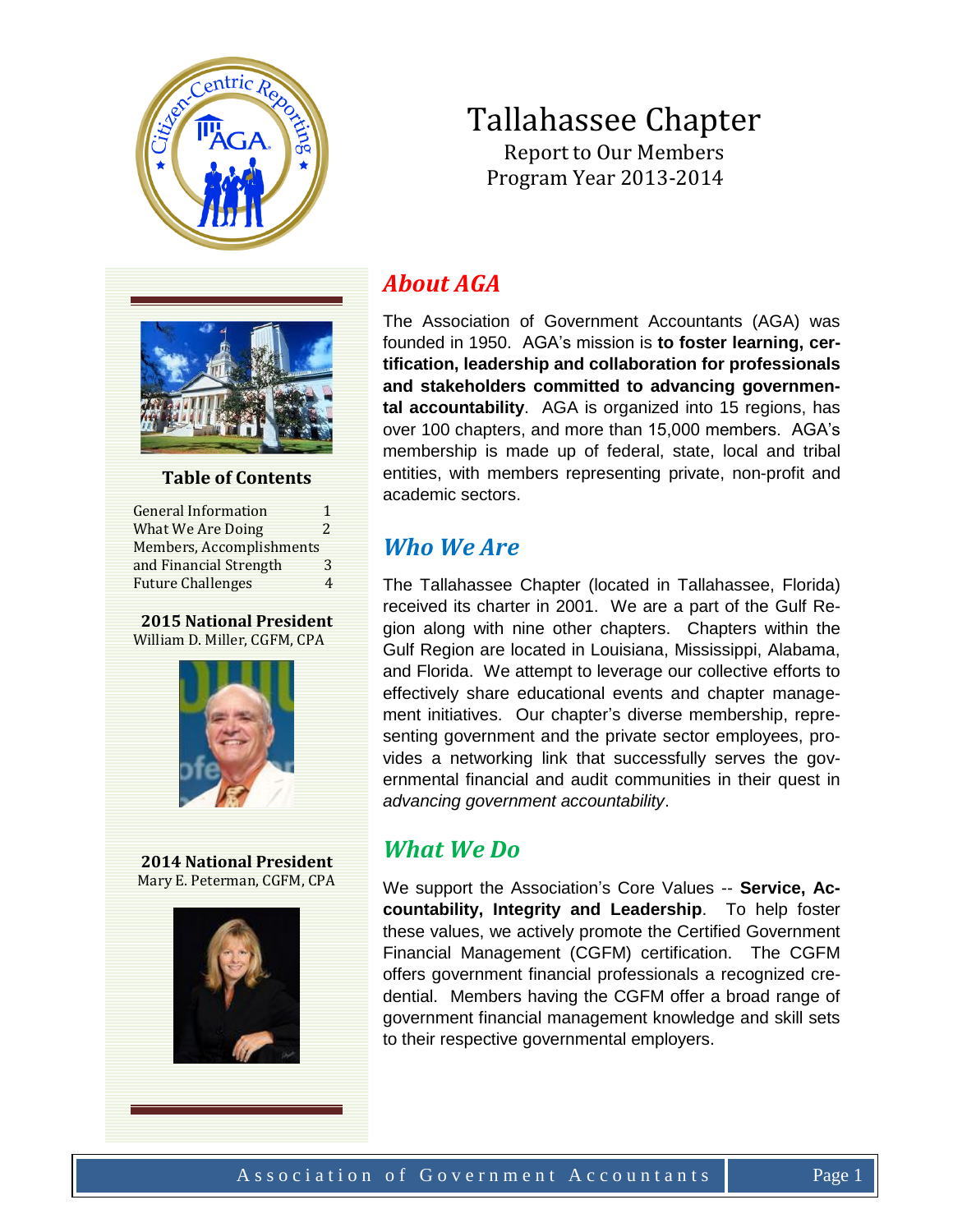#### **Strategic Goals:**

Provide members with quality programs, products and services

Provide continuing education to meet the changing needs of the government accountability profession

Provide opportunities for members to serve the chapter and gain leadership experience

To promote AGA's CGFM program

To promote community service

To increase membership

#### **Significant Accomplishments**

Education

Community Service

Developing Future Leaders

Our chapter has nearly 240 members, primarily from the state and local government sector. Our monthly chapter luncheon meetings, web conferences, and annual governmental accounting conferences offer opportunities for members and nonmembers to network with other government accountability professionals. Whether at the local or national level, our members are able to leverage their networking opportunities to better learn from each other regarding ways to offer a best-in-class financial service to our ultimate stakeholders—the taxpayer. We promote government accountability at all levels of government. We are participating in a new initiative called **Citizen-Centric Reporting**—a simple four page document for the government entity to inform their citizens about the services provided and the challenges to be met.

#### **Education**

We have eight monthly meetings and host eight web conferences through the AGA national office. We offer an annual two-day governmental accounting conference each year for members and nonmembers. The annual conference offers timely and relevant training and helps our attendees obtain Continuing Professional Education (CPE) to maintain their professional certifications. Our attention to quality allows us to attract significant participation for these events—providing value to our members and other attendees as well as to our members' employers.

#### **Community Service**

Our chapter has been active in assisting the Ronald McDonald House, elders in the community, assisting veterans, WFSU public radio, as well as other deserving charities and causes.



Elder Elf Project

Our efforts focus on 'giving back' so that others may have opportunities otherwise not available. Our community service efforts have made a difference in

our community, giving hope to those who receive the service.

#### **Developing Future Leaders**

We take pride in the leadership opportunities our chapter provides. We focus on leadership opportunities in our annual conference in an effort to empower members to step up and be responsible for some portion of the conference. Their successes and experiences in these endeavors better prepare them to seek out leadership opportunities not only within our chapter, but also in their careers. The chapter offers cash scholarships to students on the basis of the candidate's potential for making a meaningful contribution to public financial management and the candidate's involvement in the community, offering two \$500 scholarships.

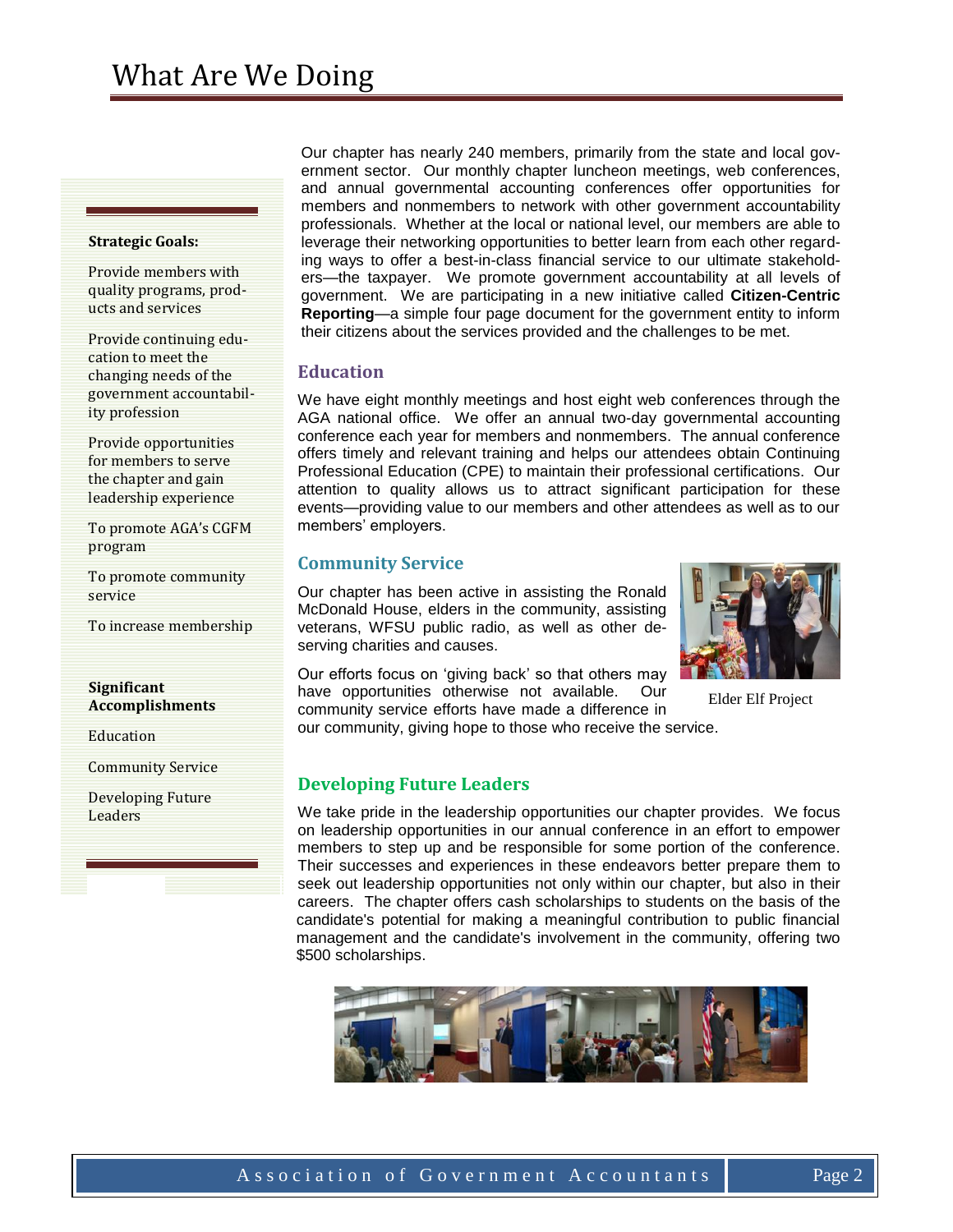#### **Members**

Our chapter's membership has grown significantly over recent years, with a membership of 230+. Located in Florida's capitol city, Tallahassee is also the center of Leon County government and home to two public universities plus a large community college. Because of this, there is a strong government sector representation in our membership. Currently, government related employers account for 84% of our members.



#### **Recent Chapter Accomplishments**

Each year the chapter sponsors a *Professional Development Conference* (PDC), the most recent conference was another major success. Over 200 registrants attended the two day training event, held in Tallahassee at the Florida State University Conference Center. Featured speakers presented relevant and interesting information which qualified attendees for up to 14 CPE hours. Evaluations from conference attendees were very positive and will assist the chapter in making still more improvements on future conferences. The next PDC is already being planned!

In total, the chapter sponsored training events that offered *48* **CPE hours**. Based on membership, the Tallahassee Chapter is in the top 15 of all AGA affiliates.

#### **Financial Strength**

The Tallahassee Chapter continues to have strong chapter administration/leadership and reliable individuals to perform core tasks. We have surplus funds from past operations, largely due to margins on recent PDCs and the past CGFM review courses. The chapter seeks ways to spend the funds to best benefit members and the local community.

Our financial statements and supporting records are reviewed annually by an independent professional whose report is then approved by our Chapter Executive Committee before being forwarded to the national offices of the AGA.



#### **Comparative Revenues & Expenses**

| <b>Revenues</b>          | 2013-14 | 2012-13 |
|--------------------------|---------|---------|
| Conference               | 45,105  | 42,560  |
| Luncheon Meetings        | 3,495   | 3,100   |
| <b>Web Conferences</b>   | 960     | 1,120   |
| <b>National Dues</b>     | 1,091   | 1,197   |
| <b>CGFM Training</b>     |         | 13,206  |
| Other                    | 285     | 855     |
| Total                    | 50,936  | 62,038  |
| <b>Expenses</b>          |         |         |
| Conference               | 27,565  | 35,023  |
| <b>Luncheon Meetings</b> | 7,553   | 6,536   |
| Web Conferences          | 2,149   | 1,965   |
| <b>CGFM Training</b>     |         | 19,885  |
| Other                    | 9,454   | 8,109   |
| Total                    | 46,721  | 71,518  |